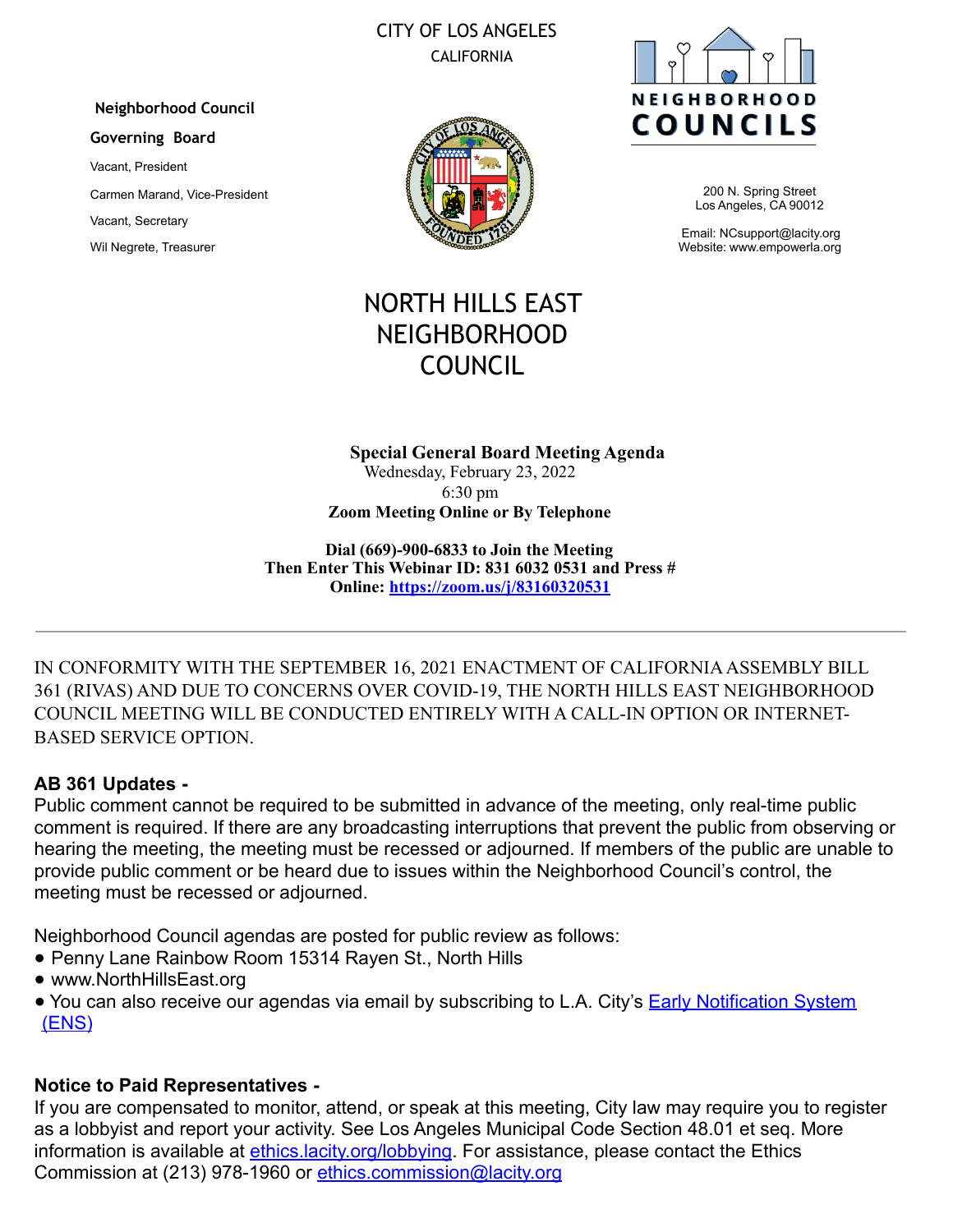Every person wishing to address the Board must dial (669) 900-6833, and enter 831 6032 0531 and then press # to join the meeting. Instructions on how to sign up for public comment will be given to listeners at the start of the meeting.

**PUBLIC INPUT AT NEIGHBORHOOD COUNCIL MEETINGS** The public is requested dial \*9, when prompted by the presiding officer, to address the Board on any agenda item before the Board takes an action on an item. Comments from the public on agenda items will be heard only when the respective item is being considered. Comments from the public on other matters not appearing on the agenda that are within the Board's jurisdiction will be heard during the General Public Comment period. Please note that under the Brown Act, the Board is prevented from acting on a matter that you bring to its attention during the General Public Comment period; however, the issue raised by a member of the public may become the subject of a future Board meeting. Public comment is limited to 2 minutes per speaker, unless adjusted by the presiding officer of the Board.

*The Neighborhood Council system enables meaningful civic participation for all Angelenos and serves as a voice for improving government responsiveness to local communities and their needs. We are an advisory body to the City of Los Angeles, comprised of stakeholder volunteers who are devoted to the mission of improving our communities.* 

# **I. CALL TO ORDER**

- a. Meeting Called to Order by Vice President
- b. Roll Call

# **II. GENERAL PUBLIC COMMENT ON NON-AGENDA ITEMS**

# **III. City/State/Federal Government Representatives and Community Leader Announcements**

- **1. Mission Station – Officer Bonfill**
- **2. CD6 Nury Martinez- Betsaria Aguilera**
- **3. CD7 Monica Rodriguez- Cristian Tafoya**
- **4. Other Departments and Community Representatives**

# **IV. ANNOUNCEMENTS**

# 1. **Moment of Silence and Remembering Late Board Member Olvia Diaz**

- 2. **Open Board Seats** 
	- **At-Large Stakeholder Board Member** Open to Stakeholders at least eighteen (18) years of age
	- **Renter Stakeholder Board Member** Open to Stakeholders eighteen (18) years of age or older who rent a home (ex. apartment or house) located within the NHENC boundaries
	- **Organizational Board Member** Open to Stakeholders eighteen (18) years of age or older who participate in a religious institution, educational institution, community organization, non-profit organization, neighborhood association, school/parent group, faith based group, senior group, youth group, arts association, service organization, boys or girls club, cultural group, or environmental group within the NHENC boundaries.
	- **Region 3** includes the section South of Nordhoff, East of the 405, North of Parthenia, and West of Parthenia Pl/which curves into Parthenia, AND the section South of Parthenia, East of Sepulveda, North ofChase, and West of the Pacoima Wash.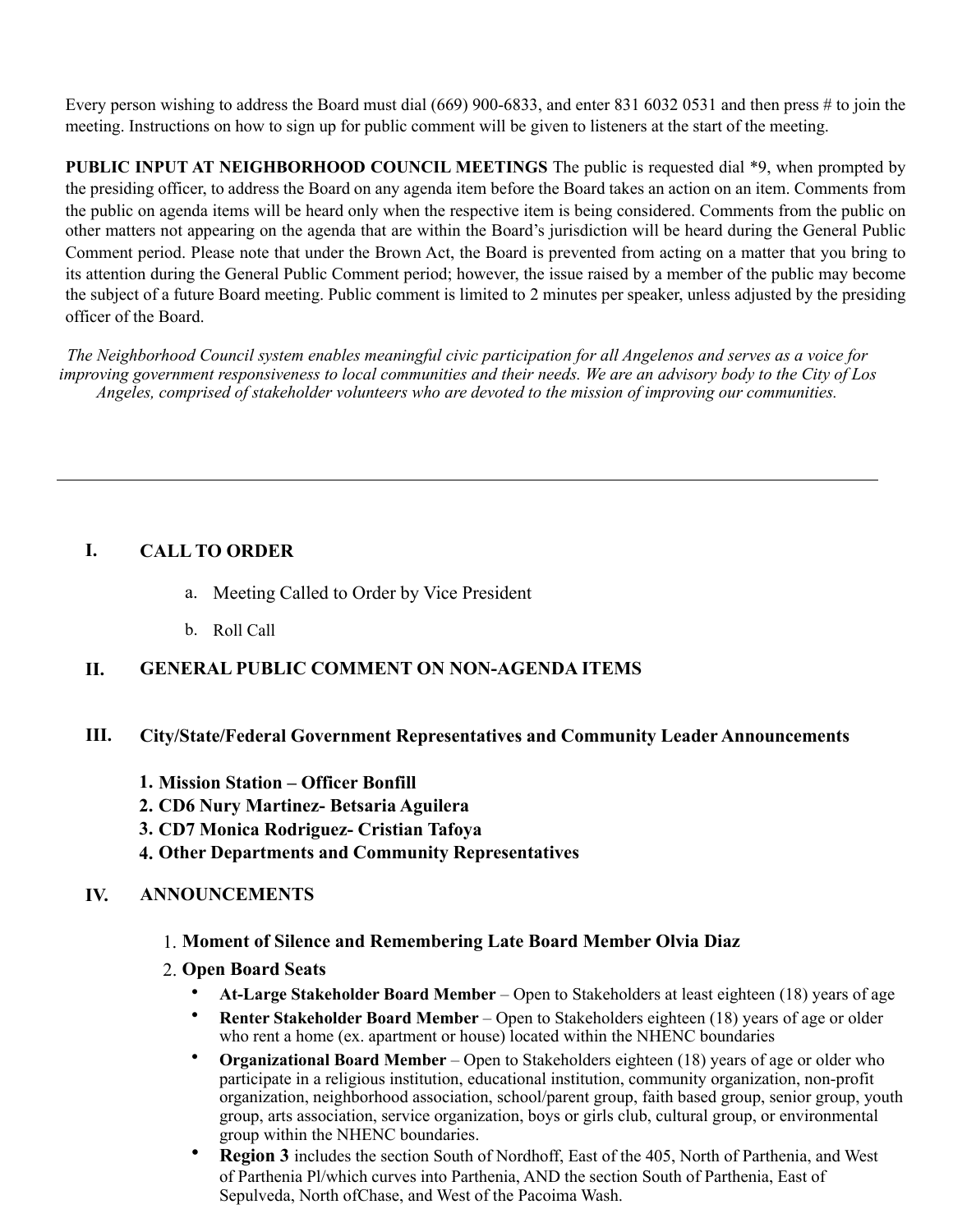• **Youth Board Seat** Open to Stakeholders fourteen to seventeen (14-17) years of age who live/work withinthe NHENC Boundaries. Youth Board members are Precluded from voting matters that revolve around Budget/Finance.

# **V. ADMINISTRATIVE MOTIONS**

1. **Discussion and Possible Approval For January MER** 

#### 2. **Possible Appointment of Open Board Seats**

- **i. At-Large Stakeholder Board Member** Open to Stakeholders at least eighteen (18) years of age
- ii. **Renter Stakeholder Board Member** Open to Stakeholders eighteen (18) years of age or older who rent a home (ex. apartment or house) located within the NHENC boundaries
- **iii. Organizational Board Member** Open to Stakeholders eighteen (18) years of age or older who participate in a religious institution, educational institution, community organization, non-profit organization, neighborhood association, school/parent group, faith based group, senior group, youth group, arts association, service organization, boys or girls club, cultural group, or environmental group within the NHENC boundaries.
- **iv. Region 3** includes the section South of Nordhoff, East of the 405, North of Parthenia, and West of Parthenia Pl/which curves into Parthenia, AND the section South of Parthenia, East of Sepulveda, North ofChase, and West of the Pacoima Wash.
- **v. Youth Board Seat** Open to Stakeholders fourteen to seventeen (14-17) years of age who live/work withinthe NHENC Boundaries. Youth Board members are Precluded from voting matters that revolve around Budget/Finance.

#### **3. Appointment of Executive Officers**

- **i. President**
- **ii. Vice President**
- **iii. Secretary**

### **VI. NEW BUSINESS**

- **1. Discussion and Possible Approval to Have 3 Cleanups hosted by the Beautification Committee., each costing 250 dollars (Total 750 Dollars) Jeff Belmont/Carmen Marand Presenting**
- **2. Discussion and Possible Approval to Allow Beautification Committee to use Clean Street Grant money for curbside beautification purposes**
- **3. Discussion and Possible Approval for North Hills East NC to Support the "Let's Make a Difference/Hagamos la Diferencia" opioid and prescription drug prevention campaign by the San Fernando Valley Partnership, Inc. Brett Trevino Presenting.**
- **VII. ADJOURNMENT** (End time is approximately 8:00 p.m. or shortly thereafter)

**THE AMERICAN WITH DISABILITIES ACT** As a covered entity under Title II of the Americans with Disabilities Act, the City of Los Angeles does not discriminate on the basis of disability and upon request will provide reasonable accommodation to ensure equal access to its programs, services, and activities. Sign language interpreters, assisted listening devices, or other auxiliary aids and/or services may be provided upon request. To ensure availability of services, please make your request at least 3 business days (72 hours) prior to the meeting by contacting the Department of NeighborhoodEmpowerment by calling (213) 978-1551 or email: NCsupport@lacity.org

**PUBLIC ACCESS OF RECORDS** – In compliance with Government Code section 54957.5, non-exempt writings that are distributed to a majority or all of the board in advance of a meeting may be viewed at our website at: Northhillseast.org or at the scheduled meeting. In addition, if you would like a copy of any record related to an item on the agenda, please contact Carmen Marand at: carmennhenc@gmail.com or Carla Salgado at: Cisalgado25@gmail.com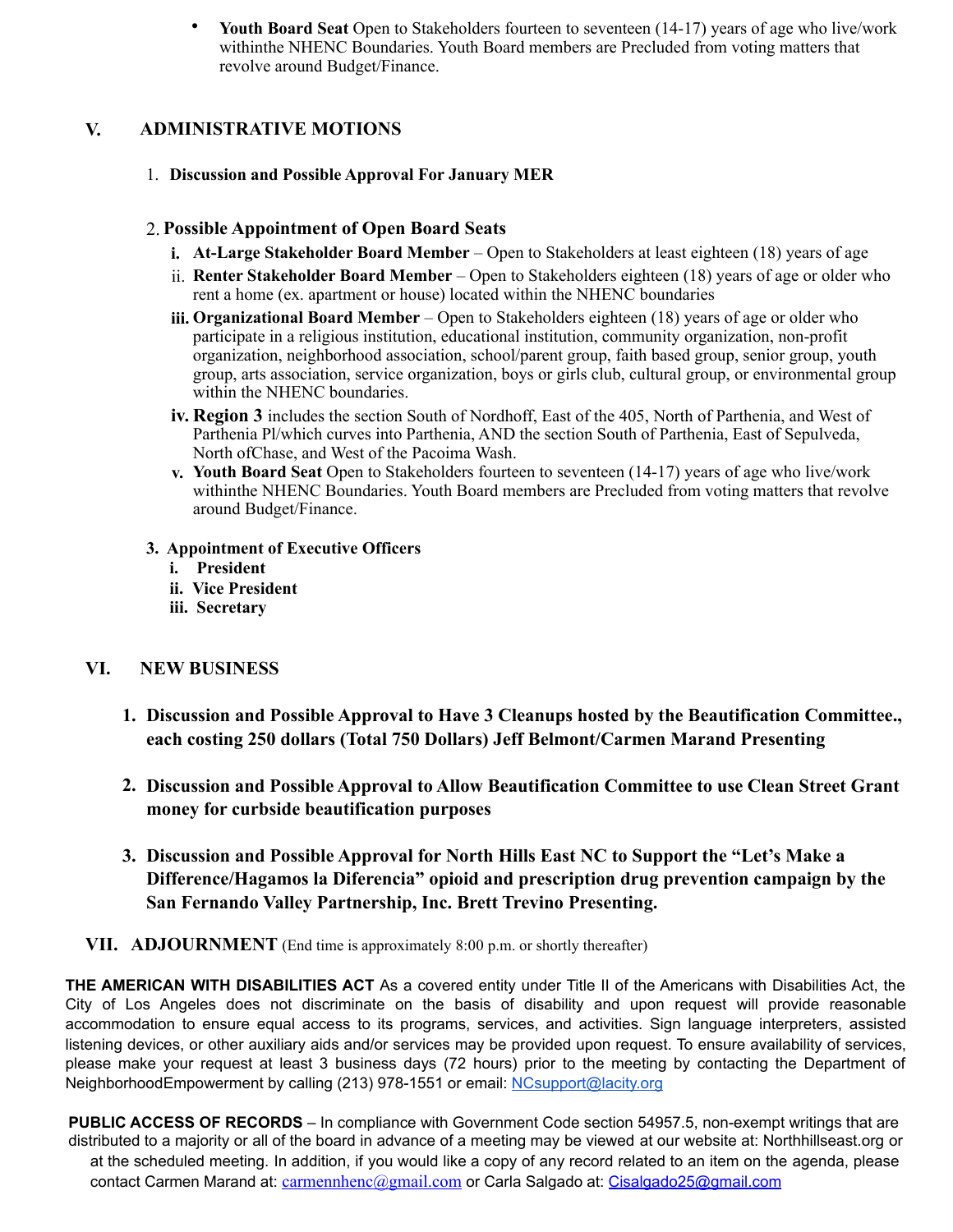**PUBLIC POSTING OF AGENDAS** – Neighborhood Council agendas are posted for public review as follows:

- Penny Lane Rainbow Room, 15314 Rayen St, North Hills, CA, 91343.
- www.NorthHillsEast.org
- You can also receive our agendas via email by subscribing to L.A. City's Early Notification System at https://www.lacity.org/subscriptions

**RECONSIDERATION AND GRIEVANCE PROCESS** - For information on the NC's process for board action reconsideration, stakeholder grievance policy, or any other procedural matters related to this Council, please consult the NC Bylaws. The Bylaws are available at our Board meetings and our website www.NorthHillseast.org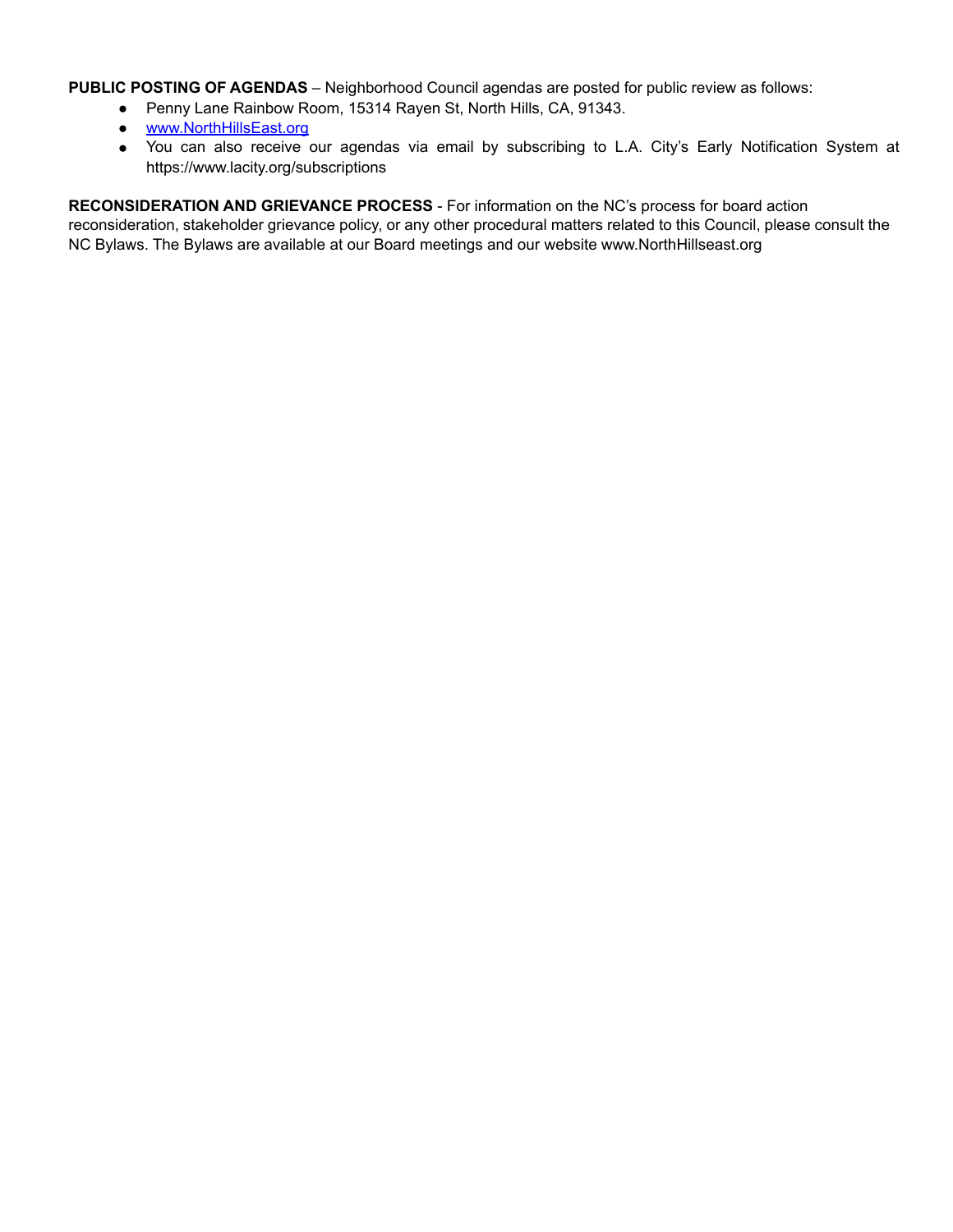# CIUDAD DE LOS ÁNGELES

CALIFORNIA







200 N. Spring Street Los Ángeles, CA 90012

Correo electrónico: NCsupport@lacity.org Sitio web: www.empowerla.org

# CONSEJO VECINAL DE NORTH HILLS

**Orden Especial del día de la Junta General Miércoles 23** de Febrero 2022 a las 6:30 pm

**Reunión de Zoom en línea o por teléfono** 

**Marque (669)-900-6833 para unirse a la reunión Luego ingrese este ID de seminario web: 831 6032 0531 y presione # En línea: https://zoom.us/j/83160320531**

DE CONFORMIDAD CON LA PROMULGACIÓN DEL PROYECTO DE LEY 361 (RIVAS) DE LA ASAMBLEA DE CALIFORNIA EL 16 DE SEPTIEMBRE DE 2021 Y DEBIDO A LAS PREOCUPACIONES SOBRE COVID-19, LA REUNIÓN DEL CONSEJO VECINAL DE NORTH HILLS EAST SE LLEVARÁ A CABO COMPLETAMENTE CON UNA OPCIÓN DE LLAMADA O UNA OPCIÓN DE SERVICIO BASADA EN **INTERNET** 

# **Actualizaciones de AB 361 -**

No se puede requerir que el comentario público se envíe antes de la reunión, solo se requiere un comentario público en tiempo real. Si hay interrupciones en la transmisión que impidan al público observar o escuchar la reunión, la reunión debe suspenderse o levantarse. Si los miembros del público no pueden proporcionar comentarios públicos o ser escuchados debido a problemas bajo el control del Consejo Vecinal, la reunión debe suspenderse o suspenderse.

Las agendas del Consejo Vecinal se publican para revisión pública de la siguiente manera:

- Penny Lane Rainbow Room 15314 Rayen St., North Hills
	- www.NorthHillsEast.org

• También puede recibir nuestras agendas por correo electrónico suscribiéndose al Sistema de Notificación Temprana (ENS) de la Ciudad de Los Ángeles

# **Aviso a los representantes pagados -**

Si se le compensa por monitorear, asistir o hablar en esta reunión, la ley de la Ciudad puede requerir que se registre como cabildero e informe su actividad. Vea la Sección 48.01 y ss. del Código Municipal de Los Ángeles. Más información está disponible en ethics.lacity.org/lobbying. Para obtener ayuda, comuníquese con la Comisión de Ética al (213) 978-1960 o ethics.commission@lacity.org

**Governing Board** Vacante , Presidente Carmen Marand, Vicepresidenta Wil Negrete, Tesorero/tesorera Vacante- Secretaria/secretario

**Neighborhood Council**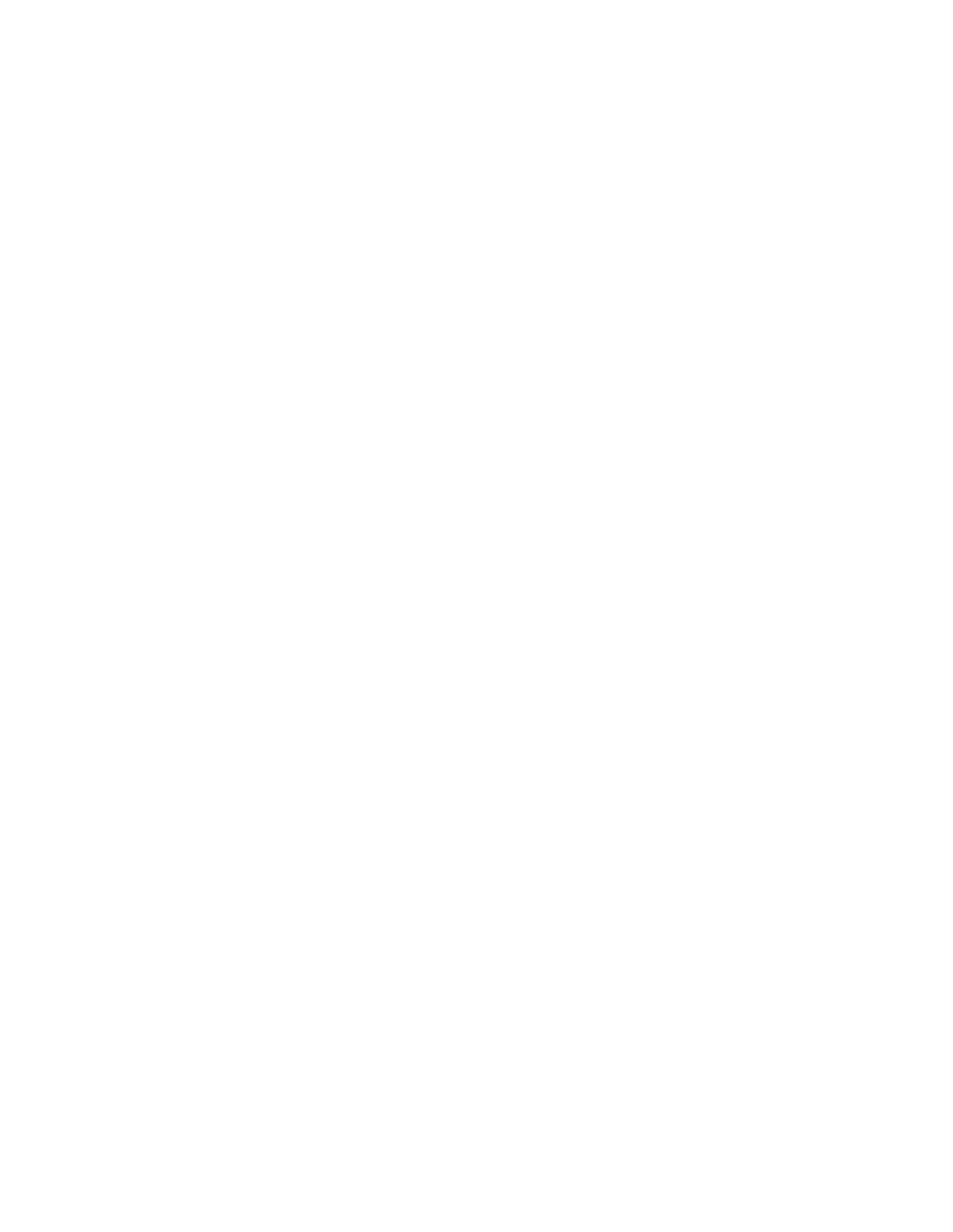Toda persona que desea dirigirse a la junta marcar (669) 900-6833, reingresar 831 6032 0531 y luego presionar # para unirse a la reunión. Las instrucciones sobre cómo inscribirse para recibir comentarios públicos se darán a los oyentes al comienzo de la reunión.

**APORTE PÚBLICO EN LAS REUNIONES DEL CONSEJO VECINAL** Se solicita al público que marque \*9, cuando el presidente lo solicite, para dirigirse a la Junta sobre cualquier punto de la agenda antes de que la Junta tome una decisión sobre un tema. Las observaciones del público sobre los temas del programa sólo se escucharán cuando se examine el tema respectivo. Los comentarios del público sobre otros asuntos que no aparezcan en el orden del día y que estén dentro de la jurisdicción de la Junta se escucharán durante el período de Comentarios Públicos Generales. Tenga en cuenta que, en virtud de la Ley Brown, la Junta no puede actuar sobre un asunto que usted señale a su atención durante el período de comentarios públicos generales; sin embargo, la cuestión planteada por un miembro del público puede convertirse en el tema de una futura reunión de la Junta. Los comentarios públicos están limitados a 2 minutos por orador, a menos que sean ajustados por el presidente de la Junta.

El sistema de Consejos Vecinales permite una participación cívica significativa para todos los angelinos y sirve como *una voz para mejorar la capacidad de respuesta del gobierno a las comunidades locales y sus necesidades. Somos un cuerpo asesor de la Ciudad de Los Ángeles, compuesto por voluntarios de partes interesadas que se dedican a la misión de mejorar nuestras comunidades.* 

# **I. LLAMADA AL PEDIDO**

- a. Reunión convocada al orden por el Presidente
- b. Pase de lista

# **II. OBSERVACIÓN GENERAL DEL PÚBLICO SOBRE TEMAS NO INCLUIDOS EN EL PROGRAMA**

**III. Representantes del Gobierno Municipal/Estatal/Federal y Anuncios de Líderes Comunitarios** 

- **1. Estación de la Misión – Oficial Bonfill**
- **2. CD6 Nury Martínez- Betsaria Aguilera**
- **3. CD7 Mónica Rodríguez- Cristian Tafoya**
- **4. Otros departamentos y representantes de la comunidad**

# **IV. ANUNCIOS**

# **1. Momento de silencio y recordando a la difunta miembro de la junta directiva Olvia Diaz**

# **2. Asientos de tablero abierto**

- **Miembro de la Junta de partes interesadas en general**: abierto a las partes interesadas de al menos dieciocho (18) años de edad
- **Miembro de la Junta de partes interesadas arrendatarias:** abierto a las partes interesadas de dieciocho (18) años de edad o más que alquilan una casa (por ejemplo, apartamento o casa) ubicada dentro de los límites de NHENC
- **• Miembro de la junta organizativa:** abierto a las partes interesadas de dieciocho (18) años o más que participan en una institución religiosa, institución educativa, organización comunitaria, organización sin fines de lucro, asociación de vecinos, escuela/grupo de padres, grupo basado en la fe, grupo de adultos mayores, jóvenes grupo, asociación artística, organización de servicios,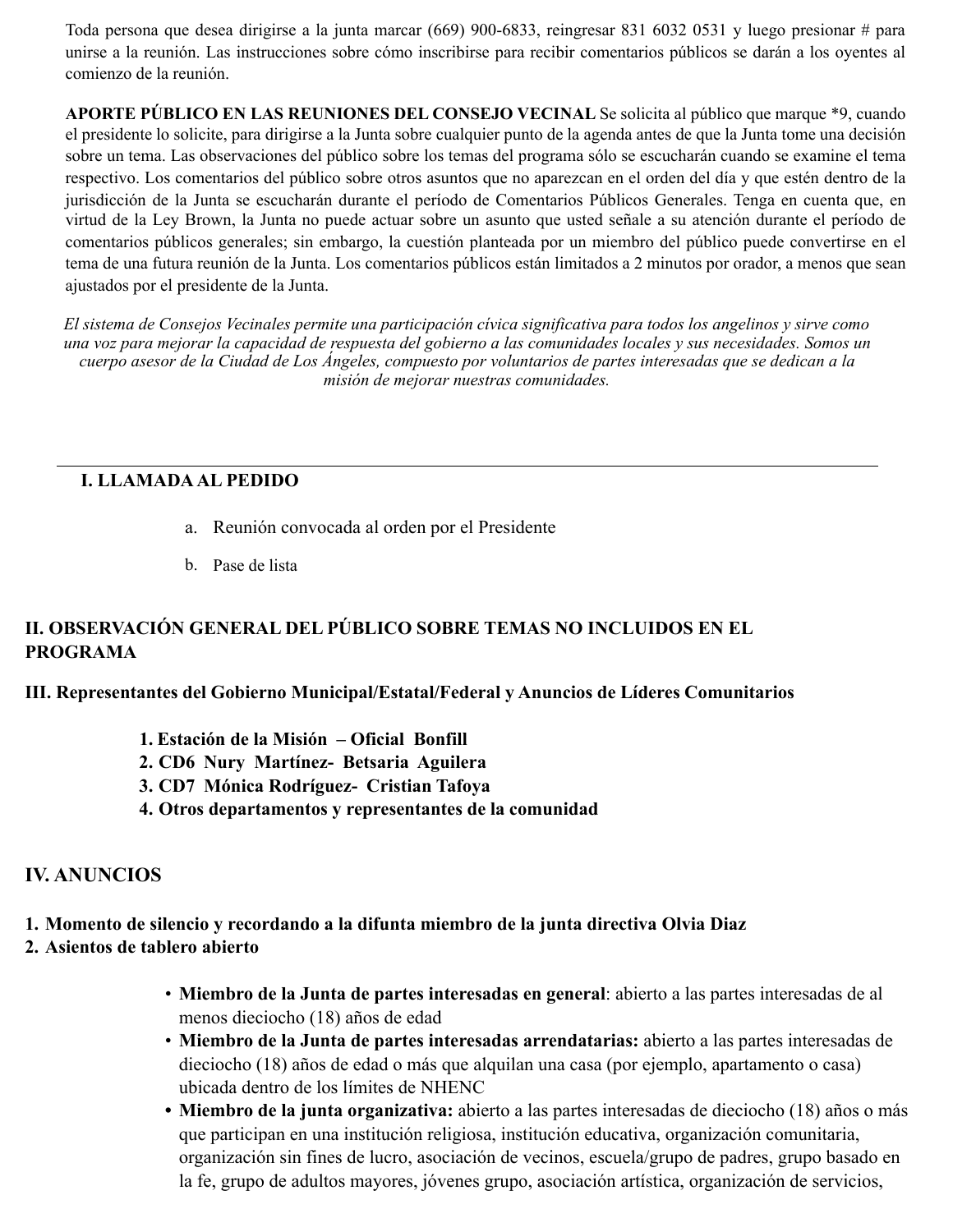club de niños o niñas, grupo cultural o grupo ambiental dentro de los límites de NHENC.

- **La Región 3** incluye la sección al sur de Nordhoff, al este de la 405, al norte de Parthenia y al oeste de Parthenia Pl/que se curva hacia Parthenia, Y la sección al sur de Parthenia, al este de Sepúlveda, al norte de Chase y al oeste de Pacoima Wash
- **Asiento en la Junta de Jóvenes** Abierto a las partes interesadas de catorce a diecisiete(14-17)años de edad que viven / trabajan dentro de los límites de NHENC. Los miembros de la Junta de Jóvenes no puedenvotar asuntos que giran en torno al Presupuesto / Finanzas.

# **V. MOCIONES ADMINISTRATIVAS**

- 1. Discusión y posible aprobación para el MER de enero
- 2. Posible Designación de Asientos en la Junta Abierta
- 3. Nombramiento de Oficiales Ejecutivos
	- i. Presidente/Presidenta
	- ii. Vice Presidente/Presidenta
	- iii. secretario/secretaria

# **VI. NUVOES NEGOCIOS**

- **1. Discusión y posible aprobación para tener 3 limpiezas organizadas por** el Comité de **Embellecimiento. Cada uno cuesta 250 dólares (Total 750 dólares) Jeff Belmont / Carmen Marand Presentación**
- **2. Discusión y posible aprobación para permitir que el Comité de Embellecimiento use el dinero de clean Street Grant para** fines de **embellecimiento** en la **acera**
- **3. Discusión y posible aprobación para que North Hills East NC apoye la campaña de prevención de opioides y medicamentos recetados "Let's Make a Difference/Hagamos la Diferencia" de San Fernando Valley Partnership, Inc. Brett Trevino Presenting.**

**VIII. APLAZAMIENTO** (La hora de finalización es aproximadamente 8:00 p.m. o poco después)